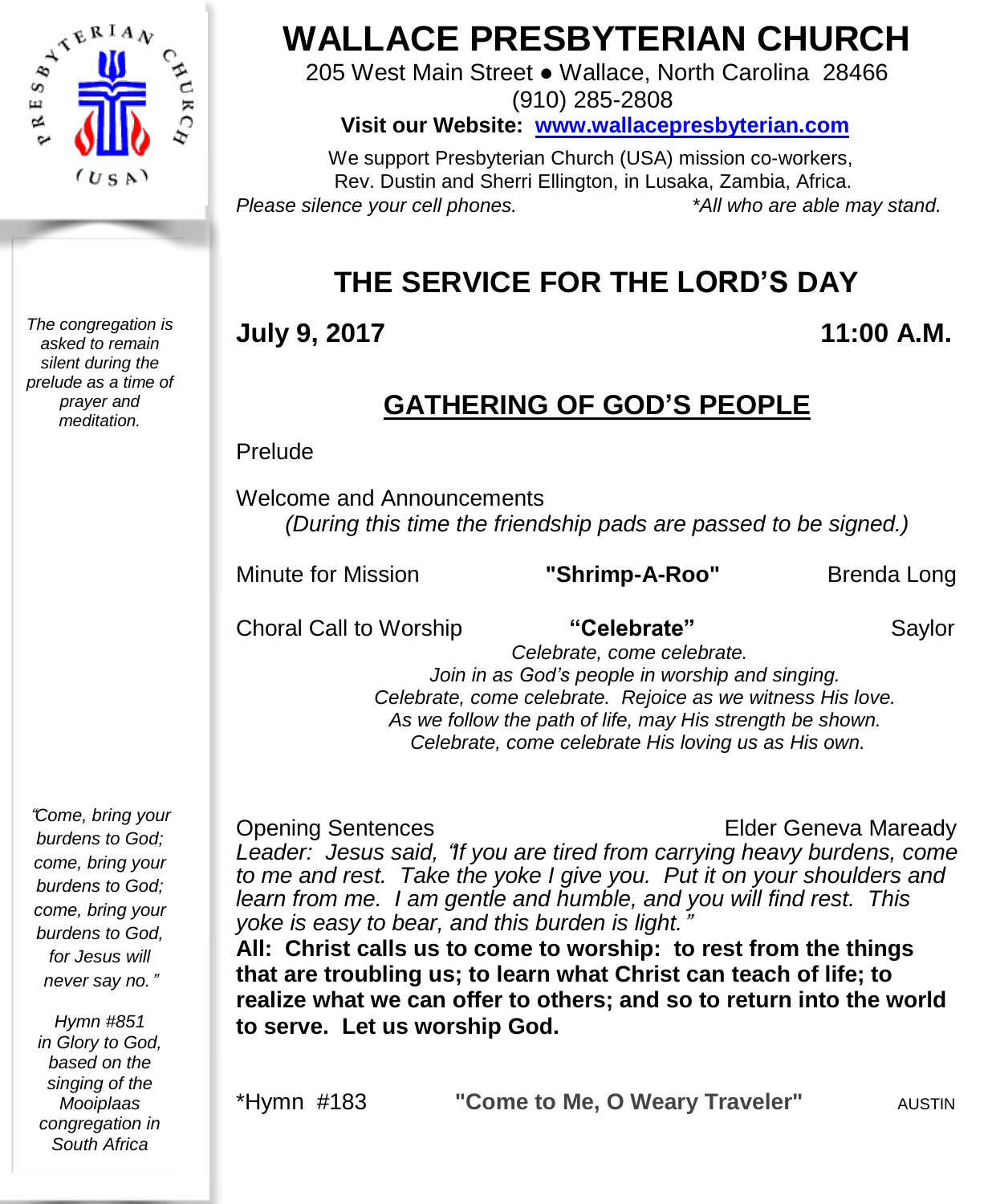"*O come unto the Lord; O come back to the Lord. No matter how heavy and how great your sins may be, there are no sins that Christ our Savior cannot bear, cannot accept. The great depth of Jesus*' *loving heart is far deeper than the seas.*"

> *Hymn #416 in Glory to God*

\*Unison Prayer of Confession:

Hymn #415 **"Come, Ye Sinners, Poor and Needy"**

#### \*Responsive Assurance of Pardon

*Leader: It sounds so simple, we think it is too simple. But which is the burden you would choose: hate or love; anger or forgiveness; pain or peace? God invites us to receive the gifts which make it possible to have lives of faithful obedience.*

**All: This is the good news: God forgives us and takes our burdens from us. We would let go of them and welcome, hope, joy, and grace into our lives through Jesus Christ. Thanks be to God!**

\*Gloria Patri *Glory Be to the Father Glory be to the Father, and to the Son, and to the Holy Ghost; as it was in the beginning, is now, and ever shall be, world without end. Amen, amen.*

## **PROCLAIMING GOD'S WORD**

Children's Sermon

#### Anthem "**Fairest Lord Jesus"** Crusader's Hymn

Elizabeth Sills, flute

*of Jesus say,* '*Come unto me and rest; lay down, O weary one, lay down your head upon my breast.*' *I came to Jesus as I was, so weary, worn, and sad; I found in him a resting place, and he has made*

"*I heard the voice*

*me glad.*"

*Hymn #182 in Glory to God*

*Fairest Lord Jesus! Ruler of all nature! O Thou of God and man the Son! Thee will I cherish, Thee will I honor, Thou, my soul's glory, joy, and crown! Fair are the meadows, Fairer still the woodlands, Robed in the blooming garb of spring; Jesus is fairer, Jesus is purer, Who makes the woeful heart to sing! Fair is the sunshine, Fairer still the moonlight, And all the twinkling starry host; Jesus shines brighter, Jesus shines purer, Than all the angels heav'n can boast! All fairest beauty, Heavenly and earthly, Wondrously, Jesus, is found in Thee; None can be nearer, fairer, or dearer, Than Thou my Savior art to me.*

\*Prayer of Illumination

*Lord God, we pray for your Holy Spirit to help us discern your will and your way in this world. As your Word is read and proclaimed, may we receive the grace you alone provide through Jesus Christ. Amen.*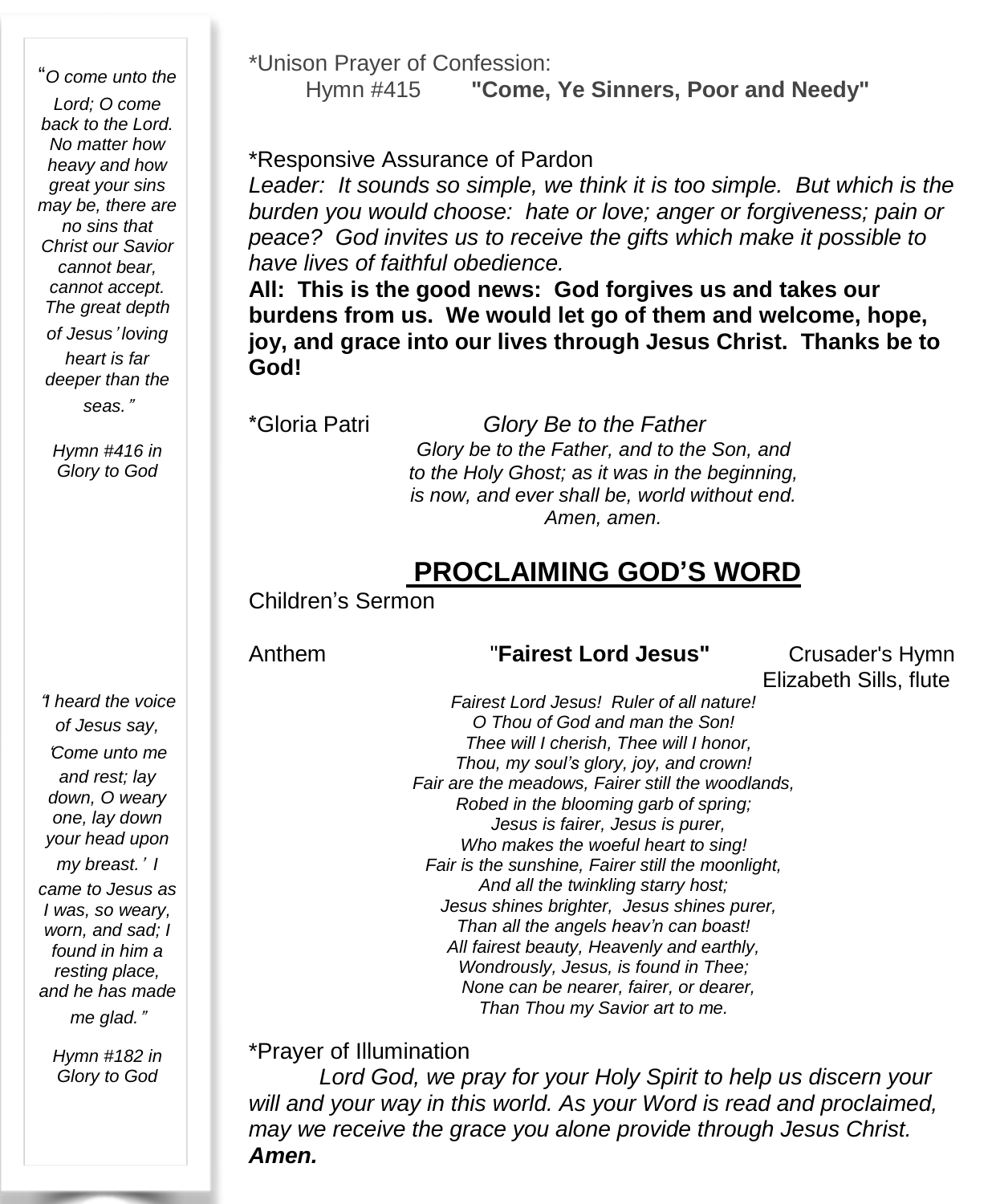| "You will know as<br>much of God.<br>and only as much<br>of God, as you<br>are willing to put<br>into practice."<br>Eric Liddell,<br>Scottish athlete<br>and missionary,<br>1924 Olympic<br>gold medalist | <b>Gospel Lesson</b>                                                                                                                                                                                                                                                                                                                                                                                                                                                                                                                                                                                                                                                                                                                                                                                                                                              | Matthew 23:1-4                   | <b>Elder Geneva Maready</b><br>$+Page 804$ |  |
|-----------------------------------------------------------------------------------------------------------------------------------------------------------------------------------------------------------|-------------------------------------------------------------------------------------------------------------------------------------------------------------------------------------------------------------------------------------------------------------------------------------------------------------------------------------------------------------------------------------------------------------------------------------------------------------------------------------------------------------------------------------------------------------------------------------------------------------------------------------------------------------------------------------------------------------------------------------------------------------------------------------------------------------------------------------------------------------------|----------------------------------|--------------------------------------------|--|
|                                                                                                                                                                                                           | *Hymn #182                                                                                                                                                                                                                                                                                                                                                                                                                                                                                                                                                                                                                                                                                                                                                                                                                                                        | "I Heard the Voice of Jesus Say" | <b>KINGSFOLD</b>                           |  |
|                                                                                                                                                                                                           | Gospel Lesson                                                                                                                                                                                                                                                                                                                                                                                                                                                                                                                                                                                                                                                                                                                                                                                                                                                     | Matthew 11:25-30                 | $+Page 792$                                |  |
|                                                                                                                                                                                                           | Sermon                                                                                                                                                                                                                                                                                                                                                                                                                                                                                                                                                                                                                                                                                                                                                                                                                                                            | "Sharing the Burden"             | Dr. Philip K. Gladden                      |  |
|                                                                                                                                                                                                           | A Time for Silent Reflection                                                                                                                                                                                                                                                                                                                                                                                                                                                                                                                                                                                                                                                                                                                                                                                                                                      |                                  |                                            |  |
|                                                                                                                                                                                                           | Pastoral Prayer with the Lord's Prayer                                                                                                                                                                                                                                                                                                                                                                                                                                                                                                                                                                                                                                                                                                                                                                                                                            |                                  |                                            |  |
| "In the sympathy<br>of Christ we find<br>a sustaining<br>power."<br>Charles H.<br>Spurgeon, 19th<br>century British<br>preacher, known<br>as <i>"The Prince of</i><br>Preachers"                          | <b>GIVING THANKS TO GOD</b><br>Presentation of Tithes and Offerings<br>Offertory<br>*Doxology and Prayer of Dedication<br>Praise God from whom all blessings flow;<br>Praise Him all creatures here below;<br>Praise Him above ye heavenly host;<br>Praise Father, Son, and Holy Ghost. Amen.<br>*Affirmation of Faith: The Apostles' Creed<br>I believe in God the Father Almighty, Maker of heaven and earth, And<br>in Jesus Christ his only Son our Lord; who was conceived by the Holy<br>Ghost, born of the Virgin Mary, suffered under Pontius Pilate, was<br>crucified, dead, and buried; he descended into hell; the third day he<br>rose again from the dead; he ascended into heaven, and sitteth on the<br>right hand of God the Father Almighty; from thence he shall come to<br>judge the quick and the dead. I believe in the Holy Ghost, the holy |                                  |                                            |  |
| "How clear is our<br>vocation, Lord,<br>when once we<br>heed your call to                                                                                                                                 | catholic Church, the communion of saints, the forgiveness of sins, the<br>resurrection of the body, and the life everlasting. Amen.                                                                                                                                                                                                                                                                                                                                                                                                                                                                                                                                                                                                                                                                                                                               |                                  |                                            |  |
| live according to<br>your word and                                                                                                                                                                        | *Hymn #795                                                                                                                                                                                                                                                                                                                                                                                                                                                                                                                                                                                                                                                                                                                                                                                                                                                        | "Healer of Our Every III"        | HEALER OF OUR EVERY ILL                    |  |

\*Benediction

*daily learn, refreshed, restored, that you are Lord of all and will not let us fall.*"

> *Hymn #432 in Glory to God*

\*Choral Benediction **"Amen"** African-American *Amen, amen. Amen, amen, amen.*

\*Postlude

\**All who are able may stand.* +*The page number in the pew Bible.*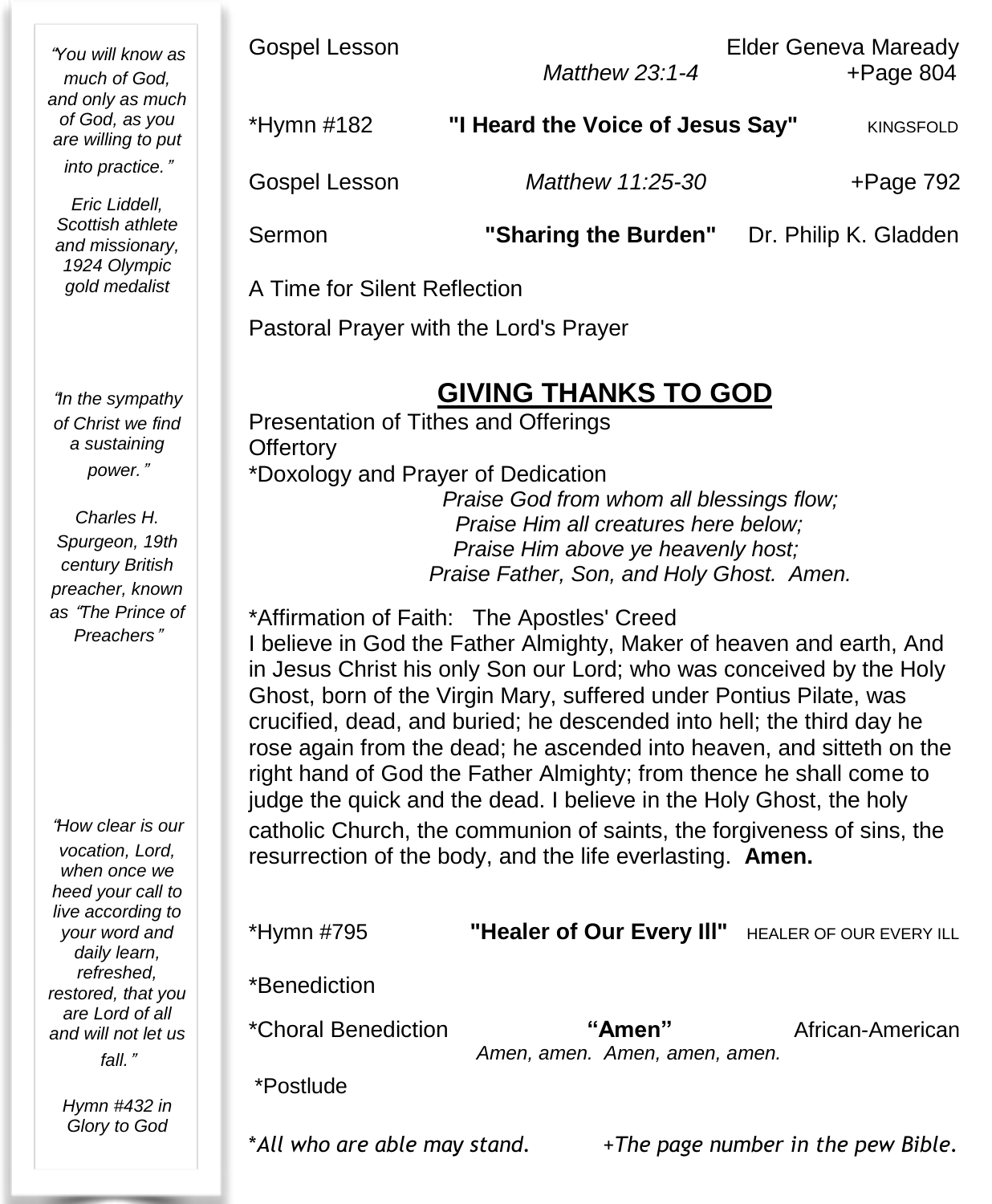



# **SHRIMP-A-ROO!**

**Come Join Us For the Third Annual "Shrimp-A-Roo"!**



**on Thursday, July 13, 2017 \$15.00 Adults \$8.00 Child 10 & under Come and enjoy the fun, fellowship, and shrimp! Get tickets from any member of the Congregational Care Ministry: Brenda Long, Ann Carter, Mary Carone, Linda Burroughs, Cindy Barrow, Gerri Hanson, Lois Edgerton, Rick Batchelor, Dottie Obenour, and Vanessa Ward**





**Session Sets Installation Service for**

**Zach Casteen as our Youth Ministry Leader**

> **Sunday, July 23 11:00 a.m.**

**Come and support Zach and the youth of WPC!**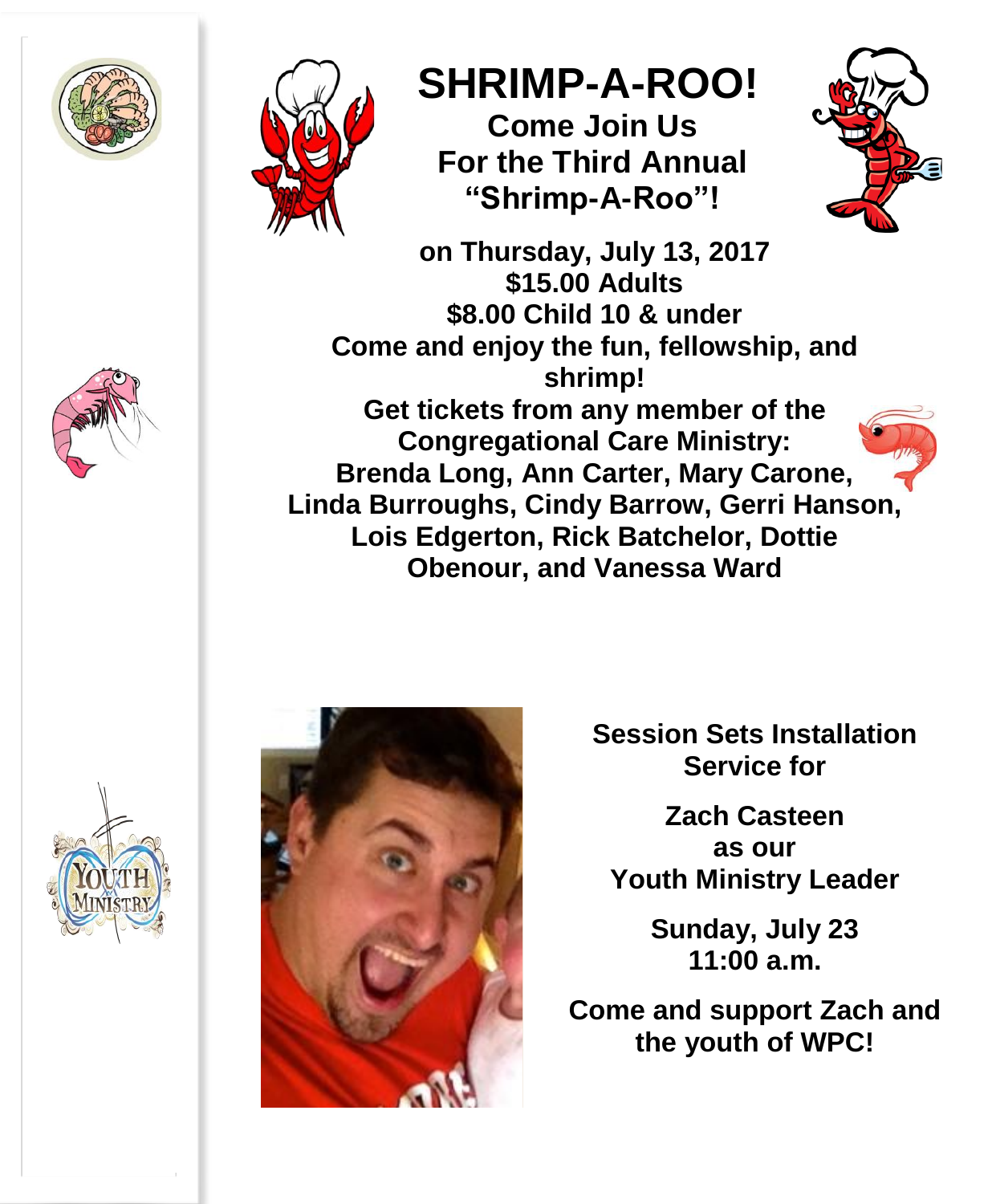# **WEEKLY CALENDAR**

| Sunday, July 9     | $9:40$ am<br>$10:00$ am | <b>Opening Assembly</b><br><b>Sunday School</b> |
|--------------------|-------------------------|-------------------------------------------------|
|                    | $11:00$ am              | Worship                                         |
| Wednesday, July 12 | 10:00-1:00 am           | Bible Study, Church Office Building             |
|                    | 5:30-7:30 pm            | <b>Game Night</b>                               |
|                    | 7:00-8:00 pm            | Bible Study, Church Office Building             |
| Thursday, July 13  | $6:00$ pm               | Shrimp-A-Roo- Fellowship Hall                   |

# **NOTES AND ANNOUNCEMENTS**

**• Zach Casteen's** installation service as Youth Ministry Leader has been rescheduled for Sunday, July 23 during worship.

**● Please join** the minister for a Bible study on Matthew 13:31-33 on Wednesday, July 12 from 10:00 - 11:00 a.m. (Church Office Building) or 7:00 - 8:00 p.m. (Room 304).

● Youth Ministry Summer Games Night - Wednesday evenings at 5:30.

● **Third Annual Shrimp-A-Roo**-Thursday, July 13, at 6:00 pm. Purchase tickets from Ann Carter, Brenda Long, and Linda Burroughs or any member of Congregational Care Ministry. (See announcement about Shrimp-A-Roo).

**We extend** our Christian love and sympathy to Jewel Wells and her family on the death of her mother, Doris Barfield, on July 3 and to Harriet Farrior and her family on the death of her aunt, Lib Lanier, on July 3.



The Summer Reading Program had its Open House on June 29 to register students and meet their parents. We are expecting 13-16 students this summer. We will begin on July 11, and will meet every Tuesday and Thursday from 9:00 am- 12 noon. Classes will end on August 16 at 12 noon, and will wrap up with a celebration luncheon immediately following final class. Volunteers are still needed for Tuesdays. Contact Pat Barrow or Susan Walters if interested. Thank you for supporting the Summer Reading Program!